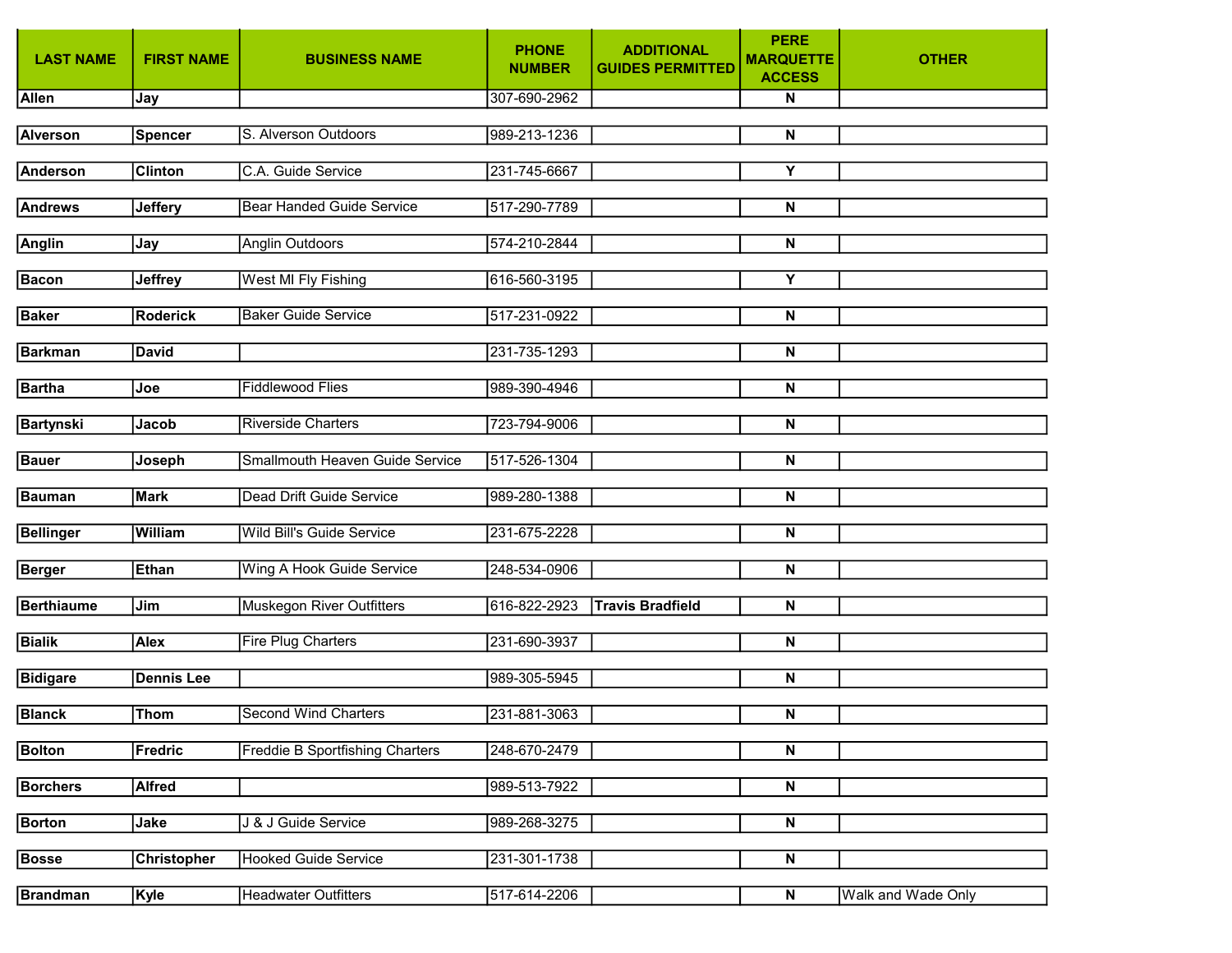| <b>Brawley</b>    | David              | Camo Toad                                 | 269-208-9631 |                        | N                         |                           |
|-------------------|--------------------|-------------------------------------------|--------------|------------------------|---------------------------|---------------------------|
| <b>Brejcha</b>    | <b>Matthew</b>     | On Target Fishing Guide Service           | 231-660-3951 |                        | N                         |                           |
| <b>Britton</b>    | Nicholas           | <b>Fly Fishing Michigan Rivers</b>        | 231-679-1987 |                        | Y                         |                           |
| <b>Brosier</b>    | K. Scott           | Pine Hill Kennel & Sportsman's Club       | 989-430-6642 |                        | N                         |                           |
| <b>Buck</b>       | William "Kyle"     | <b>Great Lakes Guide Service</b>          | 231-638-5752 |                        | N                         |                           |
| <b>Buehler</b>    | Doug               |                                           | 517-651-2616 |                        | N                         |                           |
| <b>Buist</b>      | <b>Bryan</b>       | 2 B Caught Charters                       | 616-293-0256 |                        | N                         |                           |
| <b>Butz</b>       | <b>Christopher</b> | Leelanau Fin & Feather                    | 231-944-9946 |                        | N                         |                           |
| <b>Callender</b>  | Josef              | Central Coast Angling                     | 231-578-1826 |                        | N                         |                           |
| <b>Campbell</b>   | <b>Steven</b>      | River Trek                                | 616-813-5989 |                        | N                         |                           |
| <b>Campbell</b>   | Timothy            | <b>Campbell's River Guided Adventures</b> | 248-252-1277 |                        | N                         |                           |
| <b>Chamberlin</b> | <b>James</b>       | <b>Fish with Jim Outfitters</b>           | 248-252-1277 |                        | N                         |                           |
| Childs            | <b>James</b>       | The Drifters Guide Service                | 517-777-2215 |                        | N                         |                           |
| <b>Clark</b>      | Kenneth            | <b>Fishmas Charters</b>                   | 231-740-2614 |                        | N                         |                           |
| <b>Clous</b>      | Jamie              | Jackson Hole Outfitters                   | 231-920-2053 |                        | N                         |                           |
| <b>Cook</b>       | <b>Wayne</b>       |                                           | 586-322-2559 |                        | N                         |                           |
| Coulson           | John               | Coulson Guide Service                     | 248-259-6355 |                        | Y                         |                           |
| Craig             | James              | Jim Craig Riverguide LLC                  | 517-605-8918 |                        | N                         |                           |
| Croff             | <b>Phillip</b>     | CC Guide Service                          | 231-330-5762 |                        | N                         |                           |
| Cusey             | <b>Phillip</b>     |                                           | 616-243-9581 |                        | $\overline{\mathbf{z}}$   |                           |
| <b>Cutler</b>     | Gage               | Cutler's Catch                            | 517-898-7519 |                        | N                         |                           |
| <b>Davis</b>      | Dennis             | Dennis Davis River Guide                  | 313-291-2914 |                        | $\boldsymbol{\mathsf{N}}$ |                           |
| <b>Daycak</b>     | <b>Clint</b>       |                                           | 216-509-7404 | <b>Donald Richards</b> | $\overline{\mathsf{N}}$   | Daycak walk and wade only |
| <b>DeJonge</b>    | Samuel             | Wild Rise Outfitters, LLC                 | 231-330-5024 |                        | $\overline{\mathsf{N}}$   |                           |
| <b>Dennis</b>     | Leslie             | Eyelander Guide Service                   | 231-882-5660 |                        | N                         |                           |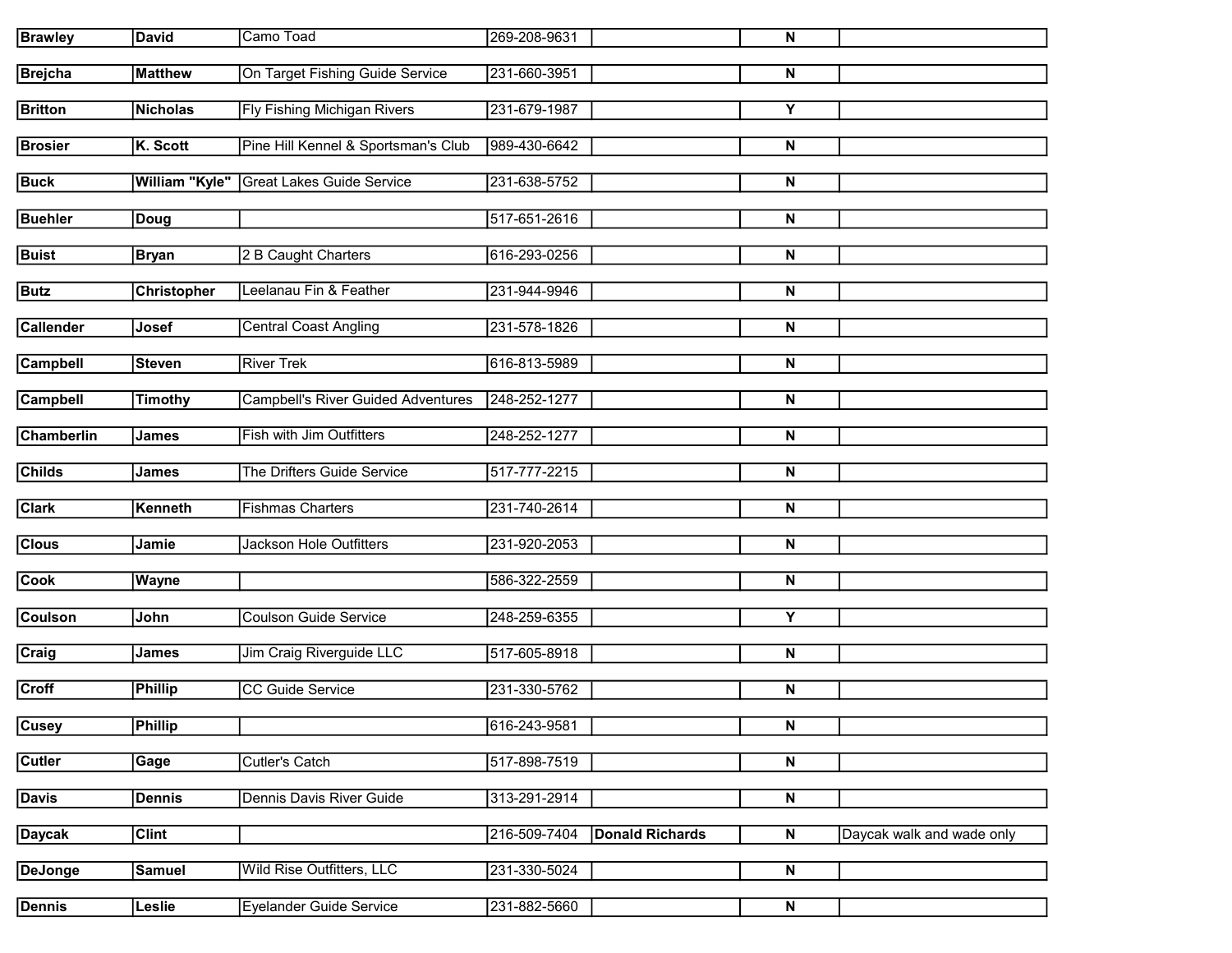| <b>Dennison</b>   | Gabriel        | <b>Steel Dreamin Guide Service</b>  | 231-740-9846 | N                       |                           |
|-------------------|----------------|-------------------------------------|--------------|-------------------------|---------------------------|
| <b>Derickson</b>  | Norvel         | <b>TC Bass Destination Charter</b>  | 231-883-2200 | N                       |                           |
| <b>Dood</b>       | Nick           | <b>Reel Live Action Charters</b>    | 616-293-4306 | N                       |                           |
| <b>Drangin</b>    | Nicholas       |                                     | 616-648-6973 | N                       |                           |
| <b>Dunckley</b>   | Michael        |                                     | 231-735-2499 | N                       |                           |
| <b>Dyer</b>       | <b>Bradley</b> | The Fisher Brad                     | 586-719-8935 | N                       | Walk and Wade Only        |
| <b>Ermatinger</b> | Alex           | <b>Tinger Guide Services</b>        | 269-303-1339 | N                       |                           |
| Fath              | Chad           | <b>CF River Products</b>            | 989-889-5051 | N                       |                           |
| Feenstra          | Kevin          | Feenstra Guide Service              | 231-652-3528 | Υ                       |                           |
| Feltner           | <b>Phillip</b> | <b>Superior Fishing Experience</b>  | 906-360-7908 | N                       | <b>Walk and Wade Only</b> |
| <b>Flynn</b>      | Michael        | <b>Flynn's Guide Service</b>        | 231-620-2498 | N                       |                           |
| Fogarty           | <b>Timothy</b> |                                     | 231-510-4019 | N                       |                           |
| Ford              | Jac            | <b>Country Anglers</b>              | 989-280-3238 | Υ                       |                           |
| Fortuna           | Jon            | <b>Fly Fire River Guide Service</b> | 616-460-8562 | N                       |                           |
| Foster            | Nathaniel      |                                     | 906-250-9044 | N                       |                           |
| <b>Fraley</b>     | <b>Steve</b>   | Steve Fraley's Guide Service        | 231-233-4533 | Υ                       |                           |
| Galloway          | Lucas          | Luke Galloway Outdoors              | 615-330-1808 | N                       |                           |
| George            | Zachary        | <b>Reeldown Outfitters</b>          | 269-953-4619 | N                       |                           |
| <b>Gibbs</b>      | Timothy        |                                     | 248-830-5039 | N                       |                           |
| Gilbert           | Brian          |                                     | 989-326-1069 | $\overline{\mathbf{N}}$ |                           |
| Ginop             | Zachary        |                                     | 231-409-3825 | N                       |                           |
| <b>Gorris</b>     | Dane           | <b>Central Coast Angling</b>        | 517-448-0130 | $\overline{\mathsf{N}}$ |                           |
| <b>Gouker</b>     | John           | <b>Gouker Fly Fishing</b>           | 231-510-5859 | $\overline{\mathsf{N}}$ |                           |
| <b>Gould</b>      | Mackire        | <b>Coast to Coast Outfitters</b>    | 231-750-0673 | N                       |                           |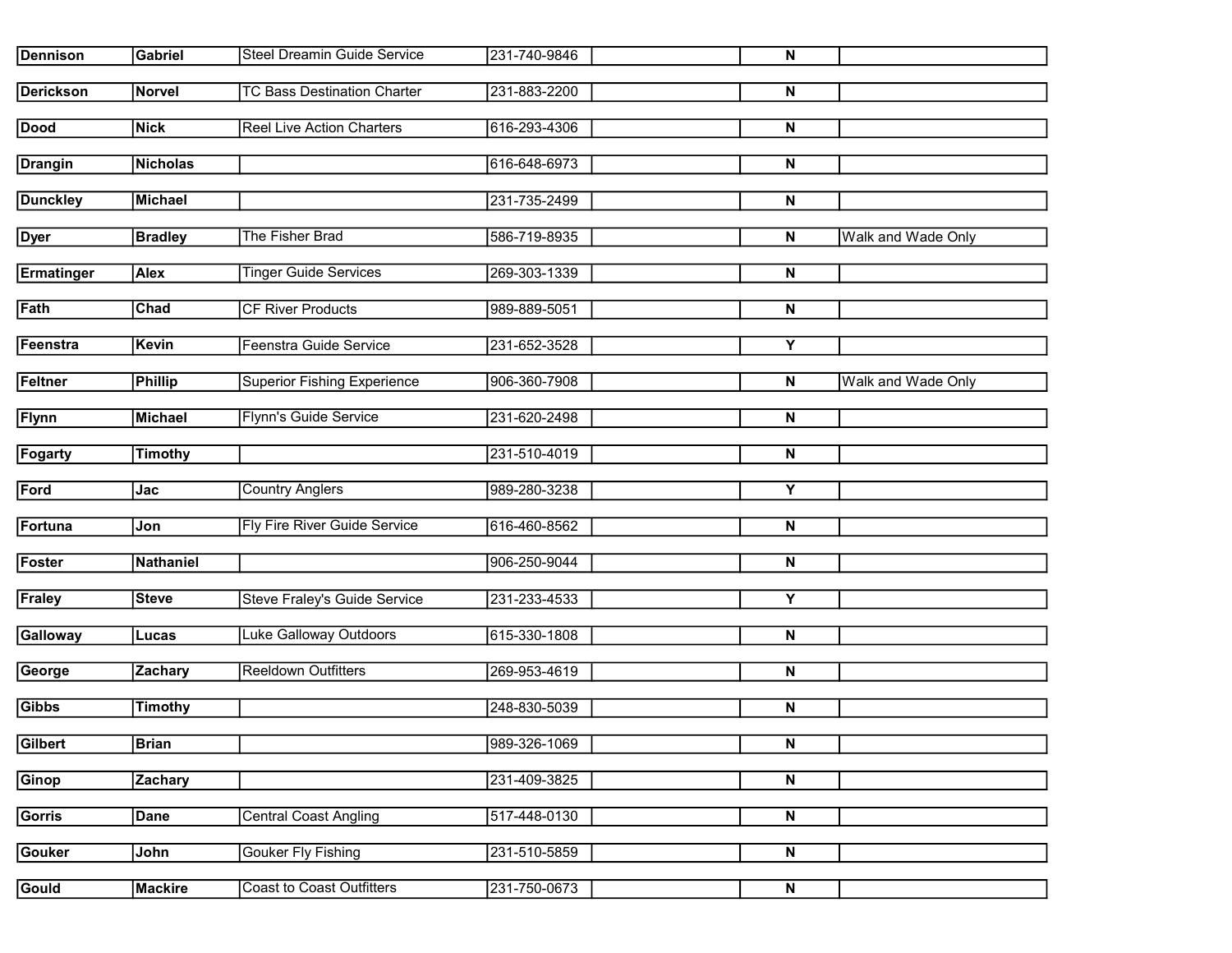| Graham           | <b>Donald</b>   |                                       | 616-460-6405 |                     | N                       |  |
|------------------|-----------------|---------------------------------------|--------------|---------------------|-------------------------|--|
| Grau             | <b>Walter</b>   | Speyrod Outfitters & Guide Service    | 231-757-3411 |                     | Y                       |  |
| Greenberg        | Josh            | <b>Keystone Flies</b>                 | 989-390-2829 |                     | N                       |  |
| <b>Gross</b>     | <b>Erich</b>    |                                       | 616-322-7499 |                     | N                       |  |
|                  |                 |                                       |              |                     |                         |  |
| Guild            | Joseph          | <b>Big Creek Outfitters</b>           | 406-580-1478 |                     | N                       |  |
| Haagsma          | <b>Bill</b>     | <b>WACS Adventures</b>                | 231-747-3946 |                     | N                       |  |
| <b>Haight</b>    | <b>Benjamin</b> | Haight's Wanderings Guide Service     | 269-519-4493 |                     | N                       |  |
|                  |                 |                                       |              |                     |                         |  |
| <b>Harley</b>    | <b>Dustan</b>   | Ripple Guide Service                  | 574-993-7453 | <b>Jason Butler</b> | N                       |  |
| <b>Hendricks</b> | <b>Mark</b>     | Hole In The Wall Fly Fishing          | 989-348-1987 |                     | N                       |  |
| <b>Hettinger</b> | Christopher     | River Rat Charter & Guide Service     | 231-645-7076 |                     | N                       |  |
| <b>Hinds</b>     | <b>David</b>    | <b>Fish Shtick Charters</b>           | 989-284-1906 |                     | N                       |  |
|                  |                 |                                       |              |                     |                         |  |
| <b>Hinds</b>     | <b>Robert</b>   | <b>Central Coast Angling, LLC</b>     | 231-709-0990 |                     | N                       |  |
| <b>Holtz</b>     | <b>Darryl</b>   | <b>Diverse Angling</b>                | 248-210-0827 |                     | N                       |  |
| <b>Hoppus</b>    | Jack            |                                       | 231-578-8440 |                     | N                       |  |
|                  |                 |                                       |              |                     |                         |  |
| <b>Hubbard</b>   | <b>Jeffrey</b>  | <b>Outfitters North Guide Service</b> | 231-898-6246 |                     | Y                       |  |
| <b>Hulst</b>     | Nathanael       |                                       | 231-598-2443 |                     | N                       |  |
| <b>Hunter</b>    | John            | <b>J&amp;J River Guide Service</b>    | 517-927-3784 |                     | N                       |  |
| Ingle            | <b>Tanner</b>   | Northern Drifters Guide Service       | 989-255-7385 |                     | N                       |  |
| <b>Jackson</b>   | <b>Scott</b>    |                                       | 989-513-6566 |                     | N                       |  |
| <b>James</b>     | Sam             | <b>Thundering Aspens</b>              | 269-993-6678 |                     | N                       |  |
| Jernberg         | Paul            | Pleasant Pines Guides, LLC            | 616-450-5202 |                     | Υ                       |  |
| Jessup           | <b>Thomas</b>   | No Net Outfitters                     | 231-878-8336 |                     | N                       |  |
|                  |                 |                                       |              |                     |                         |  |
| Johnson          | <b>Alan</b>     | AJ's Guide Service                    | 231-276-9200 |                     | $\overline{\mathsf{Y}}$ |  |
| <b>Johnson</b>   | <b>Thomas</b>   | Johnson's Outdoors                    | 231-745-3209 | James Johnson       | $\overline{\mathsf{N}}$ |  |
| Karakashian      | John            | John Karakashian's Guide Service      | 248-506-3628 |                     | Y                       |  |
|                  |                 |                                       |              |                     |                         |  |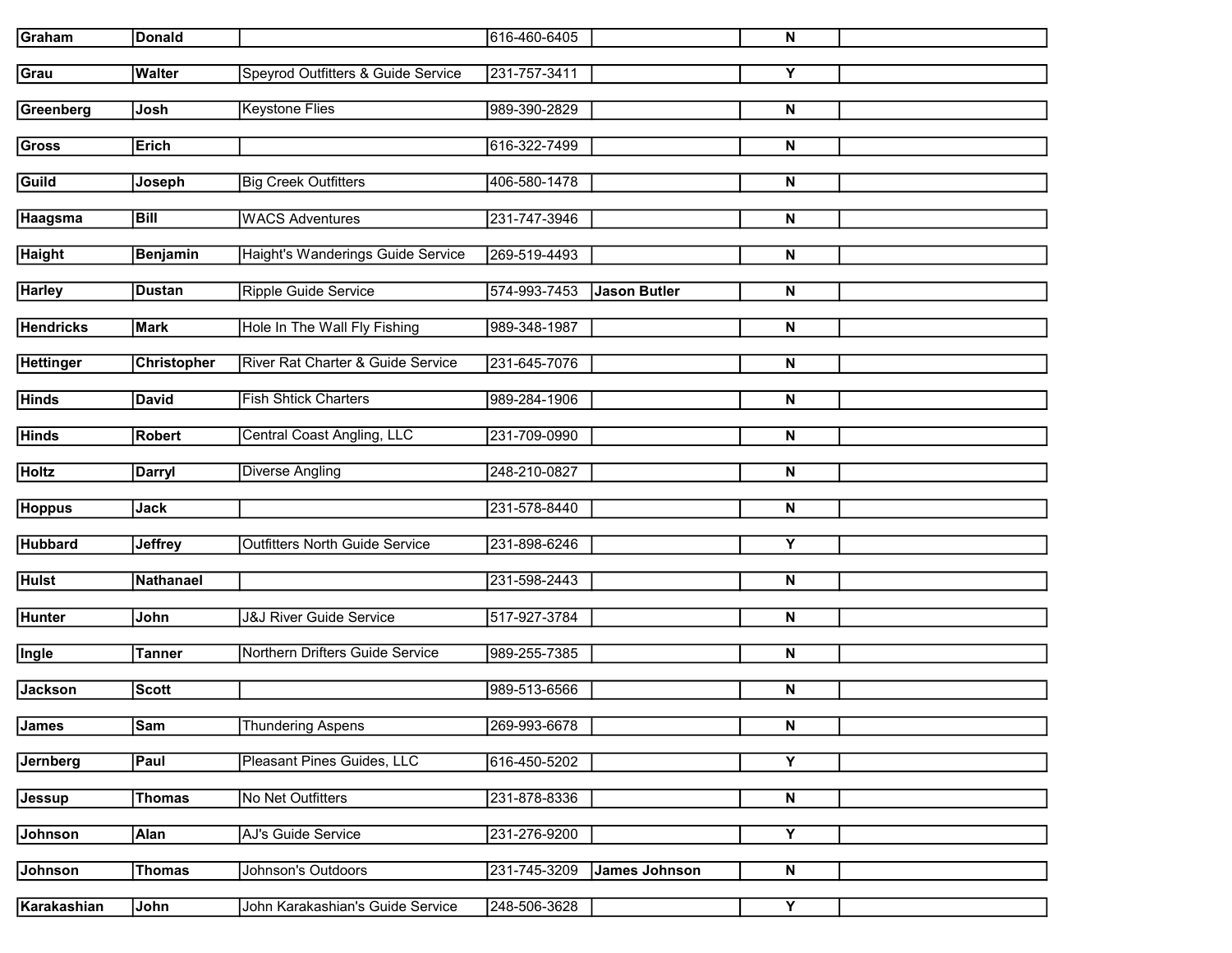| <b>Kessel</b>   | <b>Brian</b>     | <b>Kessel Guide Service</b>            | 231-690-9493 |                       | Y |                                               |
|-----------------|------------------|----------------------------------------|--------------|-----------------------|---|-----------------------------------------------|
| <b>Kidder</b>   | <b>Brian</b>     |                                        | 616-460-4922 |                       | N |                                               |
| <b>Klemish</b>  | Jordan           | Gates AuSable Lodge                    | 989-390-0106 |                       | N |                                               |
| Kluesing        | John R.          | Northern Lights Guide Service          | 231-745-3792 | <b>Miles Kluesing</b> | Y |                                               |
| <b>Knapp</b>    | Gregory          | <b>Getting Bit Guide Service</b>       | 616-570-2946 |                       | N |                                               |
| Kolehouse       | Jonathan         | <b>Riversbend Guide Service</b>        | 231-250-9745 |                       | Υ |                                               |
| Koncz           | <b>Alexander</b> | A2Z Guide Service                      | 734-417-6703 |                       | N |                                               |
| Kopec           | Jacob            |                                        | 616-916-9732 |                       | N |                                               |
| Koski           | <b>Todd</b>      |                                        | 517-983-9491 |                       | N |                                               |
| Kowitz          | Kodie            | White River Outfitter                  | 231-638-6399 |                       | N |                                               |
| Koziara         | <b>Michael</b>   | Marquette Adventures Guide Service     | 906-362-7916 |                       | N | Walk and wade only                            |
| Kozminski       | <b>Brian</b>     | True North Trout Guide Service         | 231-675-1237 |                       | N |                                               |
| <b>Kraimer</b>  | <b>Theodore</b>  | Current Works, LLC                     | 231-883-8156 |                       | Υ |                                               |
| <b>Krebs</b>    | <b>Michael</b>   | <b>Kreb's Guide Service</b>            | 989-620-6752 | <b>Kevin Kessel</b>   | Y | Only one guide on PM permitted<br>at one time |
| <b>Kuieck</b>   | Thomas J.        | Stream Cast, LLC                       | 616-862-8103 |                       | N |                                               |
| <b>Kunnen</b>   | <b>Terry</b>     | <b>TKO Charters</b>                    | 231-730-4820 |                       | N |                                               |
| <b>LaFkas</b>   | <b>Alex</b>      | <b>AL Fly Fishing</b>                  | 989-390-4023 |                       | N |                                               |
| Latreille       | <b>Kevin</b>     | <b>Untamed Outfitters LLC</b>          | 989-370-9870 |                       | N |                                               |
| Lausman         | <b>Robert</b>    |                                        | 269-470-0720 |                       | N |                                               |
| Lehnert         | <b>Dustin</b>    |                                        | 616-205-6203 |                       | N |                                               |
| <b>Lieffers</b> | Cody             | <b>Current Addiction Guide Service</b> | 616-302-4848 |                       | N |                                               |
| Long            | <b>Bradley</b>   | Four Seasons Guide Service             | 231-510-0121 |                       | N |                                               |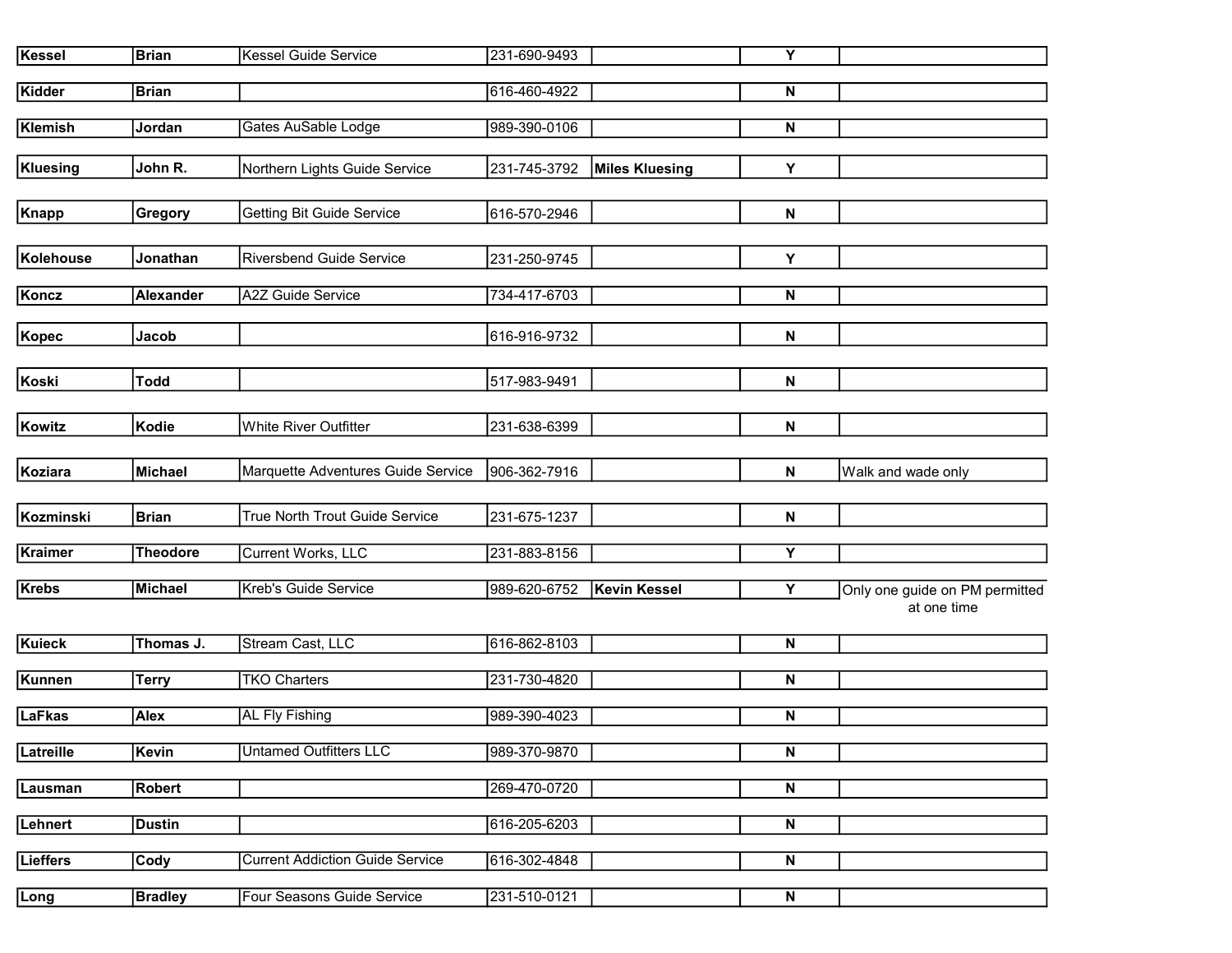| Luoma              | <b>Bradley</b>    | Michigan Guide Services LLC        | 586-899-9828 |                                                                           | ${\bf N}$                         |                          |
|--------------------|-------------------|------------------------------------|--------------|---------------------------------------------------------------------------|-----------------------------------|--------------------------|
| Lynch              | <b>Thomas</b>     | The Fish Whisperer Guide Service   | 231-898-4832 |                                                                           | Υ                                 |                          |
| <b>Mangan</b>      | William           | Mangans Cast A Fly                 | 586-819-9032 |                                                                           | N                                 |                          |
| <b>Manganiello</b> | <b>Jack</b>       | <b>D-Loop Outfitters</b>           | 248-563-9859 | <b>Matthew Barthels</b><br><b>Michael Dragon</b><br><b>Nicholas Homan</b> | Υ<br>$\overline{\mathsf{Y}}$<br>Y |                          |
| <b>Mansel</b>      | <b>Robert</b>     | <b>Mansel Guide Service</b>        | 616-644-0523 |                                                                           | N                                 |                          |
| <b>Martin</b>      | <b>Chris</b>      | All Tackle Fisherman Guide Service | 231-970-1424 |                                                                           | N                                 |                          |
| <b>Matson</b>      | John              | Matson's River Shark Outfitters    | 231-745-6994 | <b>Tanner Tagliareni</b>                                                  | Y                                 | Only one guide on the PM |
| McClelland         | Kyle              | <b>XXL Chrome Chasing</b>          | 906-430-2155 |                                                                           | N                                 |                          |
| <b>McCluskey</b>   | <b>James</b>      | <b>Blue Moon Trout</b>             | 517-937-5134 |                                                                           | N                                 |                          |
| <b>McCool</b>      | <b>David</b>      |                                    | 231-409-3874 |                                                                           | N                                 |                          |
| <b>McDonald</b>    | <b>Ben</b>        | On Point Guide Service             | 574-302-7474 |                                                                           | N                                 |                          |
| <b>McDonald</b>    | <b>Sean</b>       | Century Circle Guide Service       | 231-510-2072 |                                                                           | Υ                                 |                          |
| <b>McGowan</b>     | <b>Jeffrey</b>    |                                    | 248-312-9299 |                                                                           | N                                 |                          |
| <b>McHugh</b>      | <b>Kristoffer</b> | <b>Fin Patroll Charters</b>        | 231-225-1862 |                                                                           | N                                 |                          |
| <b>McKellip</b>    | <b>Sean</b>       |                                    | 989-708-3771 |                                                                           | N                                 |                          |
| <b>Meek</b>        | Jacob             | JTS Charter Fishing LLC            | 231-287-4157 |                                                                           | N                                 |                          |
| <b>Megie</b>       | <b>Dale</b>       | <b>Reel Rumors LLC</b>             | 989-915-3312 |                                                                           | N                                 |                          |
| <b>Micol</b>       | Peter H.          | Fly Fishing with Pete              | 231-383-0181 |                                                                           | N                                 |                          |
| <b>Miller</b>      | Greg              | Miller Guide Service               | 989-528-0405 |                                                                           | N                                 |                          |
| <b>Mishler</b>     | <b>Stephen</b>    | RX 4 Addiction Guide Service       | 231-239-0871 |                                                                           | N                                 |                          |
| <b>Mitchell</b>    | Gregory           |                                    | 989-750-6385 |                                                                           | $\overline{\mathbf{z}}$           |                          |
| Morgan             | Ryan              | Tye-One-On                         | 269-214-8867 |                                                                           | $\overline{\mathbf{N}}$           |                          |
| <b>Morlock</b>     | Kevin             | Indigo Guide Service               | 231-898-4320 | <b>Alex Foresburg</b><br><b>Griffen Brandt</b>                            | $\overline{Y}$                    |                          |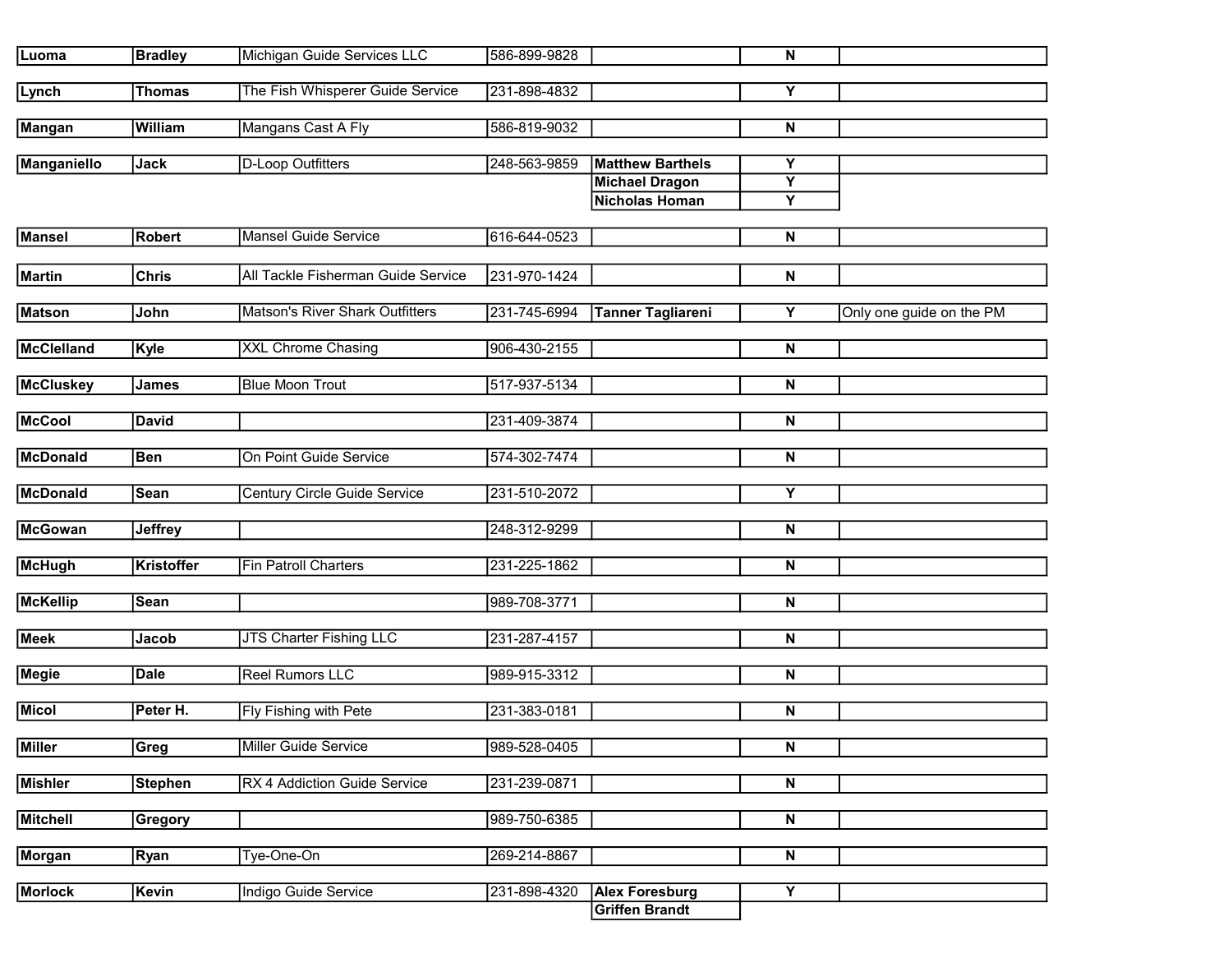## Jory Dirkse Steve Martinez Westley Allen

| Nelson          | Dennis             | D.D. Deeds                                      | 989-390-5978 |                                             | N                       |  |
|-----------------|--------------------|-------------------------------------------------|--------------|---------------------------------------------|-------------------------|--|
| <b>Nethers</b>  | Joshua             | <b>Barker Creek Outfitters</b>                  | 989-254-8421 |                                             | N                       |  |
|                 |                    |                                                 |              |                                             |                         |  |
| Neuman          | <b>Kelly</b>       | Streamside Custom Rod & Guide Svc. 989-889-5374 |              |                                             | N                       |  |
|                 |                    |                                                 |              |                                             |                         |  |
| <b>Nyblad</b>   | <b>Gabriel</b>     | <b>Tail Chasin' Charters</b>                    | 616-889-2584 |                                             | N                       |  |
| Olejniczak      | Michael            | Fish-N-Chips                                    | 989-763-7785 | Kurt Akin                                   | Y                       |  |
|                 |                    |                                                 |              |                                             |                         |  |
| Oliphant        | Tim                | <b>Tailwater Troutfitters</b>                   | 231-329-7386 |                                             | N                       |  |
| Omer            | <b>Christopher</b> | <b>Big Manistee River Guide</b>                 | 231-723-6083 |                                             | N                       |  |
| Partlo          | <b>Andrew</b>      |                                                 | 989-390-2376 |                                             | N                       |  |
|                 |                    |                                                 |              |                                             |                         |  |
| Pedersen        | <b>Steven</b>      | MI Ebox Guide Service                           | 616-446-4436 |                                             | N                       |  |
| Peisert         | <b>Matthew</b>     |                                                 | 517-281-4905 |                                             | N                       |  |
|                 |                    |                                                 |              |                                             |                         |  |
| Pels            | <b>Stephen</b>     | Greenhouse Flies & Guide Service                | 708-704-0419 |                                             | N                       |  |
| Peterson        | Erik               | Northern Drifters Guide Service                 | 989-657-0030 |                                             | N                       |  |
|                 |                    |                                                 |              |                                             |                         |  |
| Petzke          | <b>Brad</b>        | <b>Rivers North Guide Serivce</b>               | 906-458-8125 |                                             | N                       |  |
| Peisert         | <b>Matthew</b>     |                                                 | 517-281-4905 |                                             | N                       |  |
|                 |                    |                                                 |              |                                             |                         |  |
| <b>Phillips</b> | Michael            | Knothead Outdoor Guide Service                  | 989-506-9500 |                                             | N                       |  |
|                 |                    |                                                 |              |                                             |                         |  |
| Pitser          | <b>Brian</b>       | Northern Angler Fly Shop & Outfitters           | 231-620-4134 | John Lindenau                               | N                       |  |
|                 |                    |                                                 |              | <b>Evan Visuri</b>                          |                         |  |
| Priest          | Mark               |                                                 | 989-245-9109 |                                             | N                       |  |
| Quail           | <b>Thomas</b>      |                                                 | 248-495-2615 | <b>Scott Hummon</b>                         | $\overline{\mathsf{N}}$ |  |
|                 |                    |                                                 |              |                                             |                         |  |
| Rakoczy         | Ronald             | Ron's Fly Shop                                  | 989-370-4310 |                                             | $\overline{\mathsf{N}}$ |  |
| Randolph        | Ryan               | <b>Blue Trak Ventures</b>                       | 616-318-5321 |                                             | $\overline{\mathsf{N}}$ |  |
|                 |                    |                                                 |              |                                             |                         |  |
| Raney           | Lawrence           | <b>Premier Angling Guide Service</b>            | 231-510-5862 | <b>Robert Kerr</b><br><b>Nicholas Homan</b> | $\overline{\mathsf{N}}$ |  |
|                 |                    |                                                 |              |                                             |                         |  |

L

L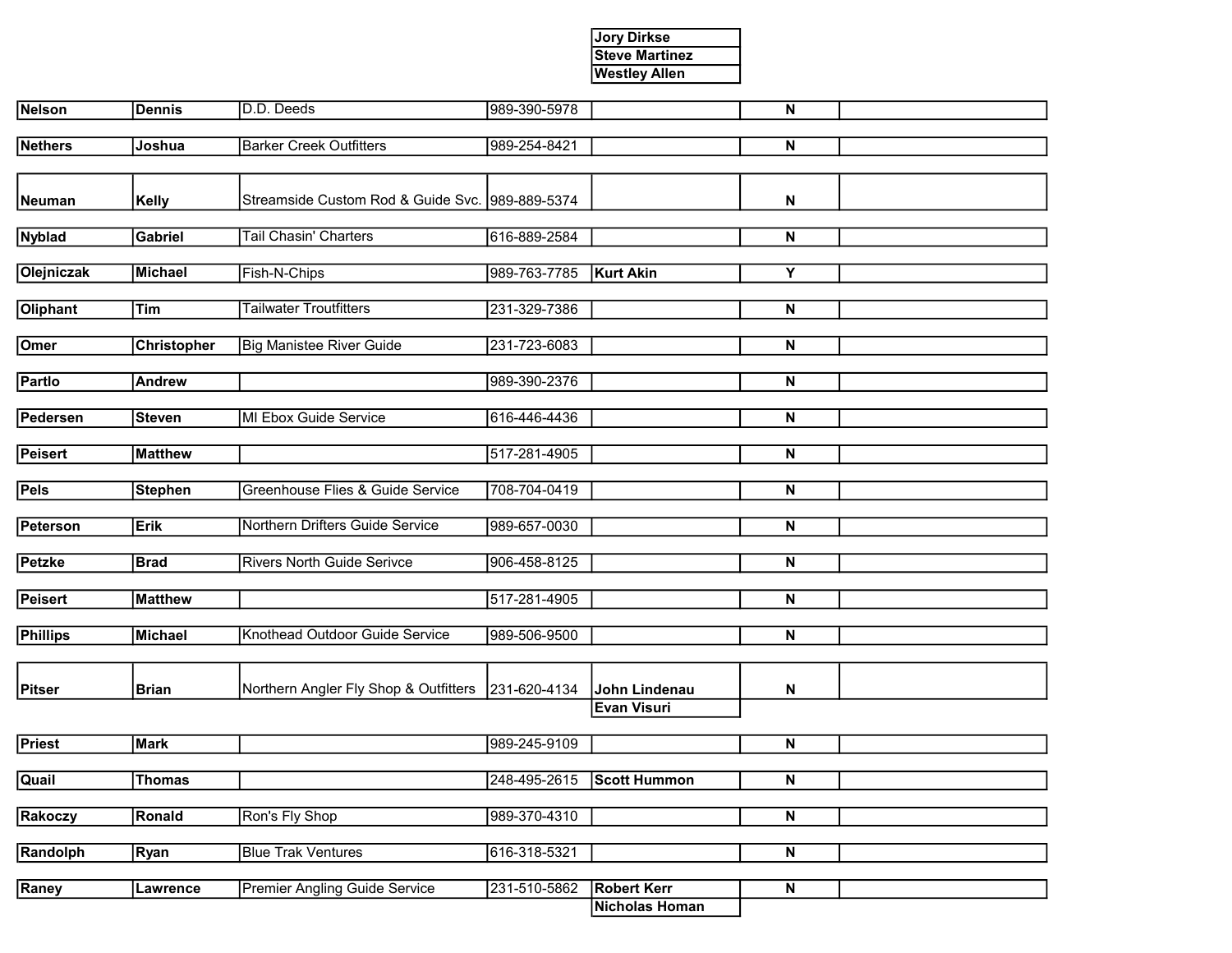|                 |                   | <b>Mangled Fly</b>                  |              |                             |                           |                              |
|-----------------|-------------------|-------------------------------------|--------------|-----------------------------|---------------------------|------------------------------|
| Ray             | Jonathan          |                                     | 231-631-5701 |                             | $\boldsymbol{\mathsf{N}}$ |                              |
|                 |                   |                                     |              |                             |                           |                              |
| Richardson      | <b>Casey</b>      | Grateful Guide Service LLC          | 517-388-6514 |                             | N                         |                              |
|                 |                   |                                     |              |                             |                           |                              |
| Riser           | <b>Brett</b>      | The Fly Factor                      | 269-274-2195 |                             | N                         |                              |
|                 |                   |                                     |              |                             |                           |                              |
| <b>Ristow</b>   | <b>Wyatt</b>      |                                     | 517-626-0207 |                             | N                         |                              |
|                 |                   |                                     |              |                             |                           |                              |
|                 |                   |                                     |              |                             | $\boldsymbol{\mathsf{N}}$ |                              |
| Rodriguez       | <b>Anthony</b>    |                                     | 616-826-8070 |                             |                           |                              |
|                 |                   |                                     |              |                             |                           |                              |
| Roller          | David L.          | Pere Marquette Outfitters           | 231-462-3010 | Dan Card                    | Y                         |                              |
|                 |                   |                                     |              | <b>Christopher Cornetet</b> |                           |                              |
|                 |                   |                                     |              | <b>Steve Cornetet</b>       |                           |                              |
|                 |                   |                                     |              | <b>Blake Roller</b>         |                           | 8 Guides Permitted on the PM |
|                 |                   |                                     |              | David S. Roller             |                           |                              |
|                 |                   |                                     |              | <b>Kurt Roller</b>          |                           |                              |
|                 |                   |                                     |              | <b>Trevor McDonald</b>      |                           |                              |
|                 |                   |                                     |              |                             |                           |                              |
|                 |                   |                                     |              |                             |                           |                              |
| Rose            | <b>David</b>      | <b>Wild Fishing Guide Service</b>   | 231-276-9874 |                             | N                         |                              |
|                 |                   |                                     |              |                             |                           |                              |
| Rosema          | <b>Andrew</b>     |                                     | 616-318-1435 |                             | ${\sf N}$                 |                              |
|                 |                   |                                     |              |                             |                           |                              |
| <b>Roszak</b>   | <b>R</b> Sunshine | Sunshine on the Rise                | 989-217-1716 |                             |                           |                              |
|                 |                   |                                     |              |                             |                           |                              |
| <b>Schaub</b>   | Chad              |                                     | 810-625-3807 |                             | N                         |                              |
|                 |                   |                                     |              |                             |                           |                              |
| <b>Schmidt</b>  | John              | <b>Trout Bum John</b>               | 989-387-9725 |                             | N                         |                              |
|                 |                   |                                     |              |                             |                           |                              |
|                 |                   |                                     |              |                             |                           |                              |
| <b>Schotts</b>  | <b>Arthur</b>     | <b>Steelhead Charters</b>           | 231-329-2117 |                             | ${\sf N}$                 |                              |
|                 |                   |                                     |              |                             |                           |                              |
| <b>Schultz</b>  | Michael           | <b>Schultz Outfitters</b>           | 734-544-1761 | <b>James Hughes</b>         | <b>Hughes Only</b>        |                              |
|                 |                   |                                     |              | <b>Justin Pribanic</b>      |                           |                              |
|                 |                   |                                     |              | <b>Jay Wisnosky</b>         |                           |                              |
|                 |                   |                                     |              | <b>Colten Decker</b>        |                           |                              |
|                 |                   |                                     |              |                             |                           |                              |
| <b>Scribner</b> | <b>Charles</b>    | Scribner Outfitters & Guide Service | 231-723-6193 |                             | N                         |                              |
|                 |                   |                                     |              |                             |                           |                              |
| Senica          | <b>Adam</b>       | Fly Works, LLC                      | 616-818-9620 |                             | $\boldsymbol{\mathsf{N}}$ |                              |
|                 |                   |                                     |              |                             |                           |                              |
|                 |                   |                                     |              |                             |                           |                              |
| <b>Shaver</b>   | <b>Dennis</b>     | <b>Grand Angler Guide Service</b>   | 517-202-1011 |                             | $\overline{\mathbf{N}}$   |                              |
|                 |                   |                                     |              |                             |                           |                              |
| Shellenbarger   | Jacob             |                                     | 616-902-1799 |                             | $\overline{\mathbf{N}}$   |                              |
|                 |                   |                                     |              |                             |                           |                              |
| <b>Simon</b>    | Nicholas          | <b>UP Stream Fly Fishing</b>        | 517-243-1831 | Kole Juedtke                | $\overline{\mathbf{N}}$   | Walk and wade only           |
|                 |                   |                                     |              | <b>Steve Tegge</b>          |                           |                              |
|                 |                   |                                     |              |                             |                           |                              |
| <b>Slendak</b>  | <b>Ervin</b>      | Double "S" Guide Service            | 231-349-4960 |                             | $\overline{\mathsf{N}}$   |                              |
|                 |                   |                                     |              |                             |                           |                              |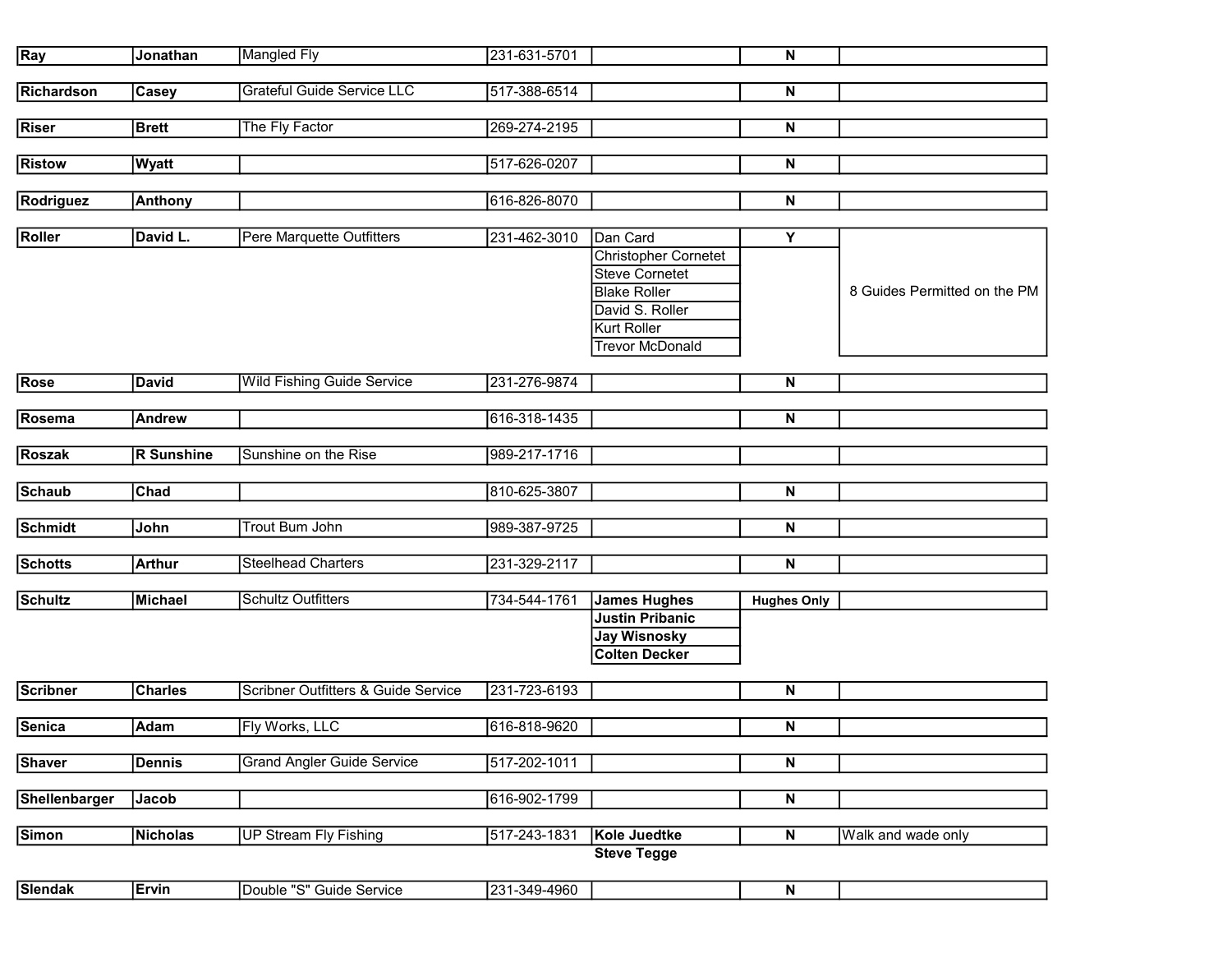| <b>Smith</b>     | <b>Michael</b>  | <b>Offshore A-Count Sportfishing</b> | 989-572-8977 |                               | ${\bf N}$               |                    |
|------------------|-----------------|--------------------------------------|--------------|-------------------------------|-------------------------|--------------------|
| <b>Smith</b>     | <b>Scott</b>    |                                      | 517-442-2926 |                               | N                       |                    |
| Smock, Jr.       | <b>Robert</b>   | Old AuSable Boat                     | 989-350-7929 |                               | N                       |                    |
|                  |                 |                                      |              |                               |                         |                    |
| <b>Spence</b>    | Aaron           | Mainstream Guides                    | 616-706-3349 |                               | N                       |                    |
| <b>Stasa</b>     | <b>Brady</b>    | <b>Anadromous Addict LLC</b>         | 810-965-8709 |                               | N                       |                    |
| <b>Steadman</b>  | Leo             | Fishful Think'n                      | 810-569-5440 |                               | N                       |                    |
|                  |                 |                                      |              |                               |                         |                    |
| <b>Stefanciw</b> | Jonathan        | JS Fly Fishing, LLC                  | 231-313-4948 |                               | N                       |                    |
| <b>Stein</b>     | Christopher     | <b>Blue Water Charters</b>           | 231-632-3474 |                               | N                       |                    |
| <b>Stewart</b>   | <b>Daniel</b>   | <b>Chrome Seekers</b>                | 248-229-7226 |                               | N                       |                    |
|                  |                 |                                      |              |                               |                         |                    |
| <b>Stiles</b>    | <b>Keith</b>    | Mr Pike Outfitters                   | 989-387-2521 |                               | N                       |                    |
| <b>Stuhan</b>    | <b>Jeffrey</b>  | Muskegon River Guide Service         | 616-204-4999 |                               | N                       |                    |
|                  |                 |                                      |              |                               |                         |                    |
| <b>Suderman</b>  | Jamie           | Suderman Guide Service LLC           | 989-600-0366 |                               | N                       |                    |
| <b>Sullivan</b>  | <b>Bobby</b>    | Icebreaker Charters LLC              | 810-965-8956 |                               | N                       |                    |
|                  |                 |                                      |              |                               |                         |                    |
| <b>Surre</b>     | Dwayne(Sam)     | Sam's Gone Fishin                    | 989-348-8449 |                               | N                       |                    |
| <b>Swanson</b>   | <b>Ross</b>     | Ross Swanson's Guide Service         | 616-446-8621 |                               | N                       |                    |
| <b>Swies</b>     | Eric            |                                      | 248-345-0397 |                               | N                       |                    |
|                  |                 |                                      |              |                               |                         |                    |
| <b>Tanner</b>    | <b>Donald</b>   | Northern Michigan Guide Service      | 231-383-3623 |                               | Υ                       |                    |
| <b>Testa</b>     | Joe             | No Fish Left Behind Guide Service    | 517-488-3224 |                               | N                       |                    |
| <b>Topp</b>      | <b>Jeffrey</b>  |                                      | 616-734-3939 |                               | Υ                       |                    |
|                  |                 |                                      |              |                               |                         |                    |
| <b>VanderBie</b> | Jack            | Manistee River Outfitters, LLC       |              | 231-510-3194 Dillon VanderBie | $\overline{\mathbf{N}}$ |                    |
| Verlac           | <b>Matthew</b>  | <b>Sunset Tackle Company</b>         | 989-745-1393 |                               | N                       |                    |
| <b>Waters</b>    | <b>Seth</b>     | Dark Waters Fly Shop                 | 906-284-9305 |                               | $\overline{\mathsf{N}}$ | Walk and Wade Only |
|                  |                 |                                      |              |                               |                         |                    |
| <b>Watters</b>   | Craig           |                                      | 231-510-4665 |                               | $\overline{\mathsf{N}}$ |                    |
| Weiler           | <b>Terry</b>    | 5-19 At-Ease River Charters          | 231-349-3182 |                               | $\overline{\mathsf{N}}$ |                    |
|                  |                 |                                      |              |                               |                         |                    |
| Werkman          | <b>Maxfield</b> | White River Fly Fishing Company      | 616-403-8780 |                               | $\mathsf N$             |                    |